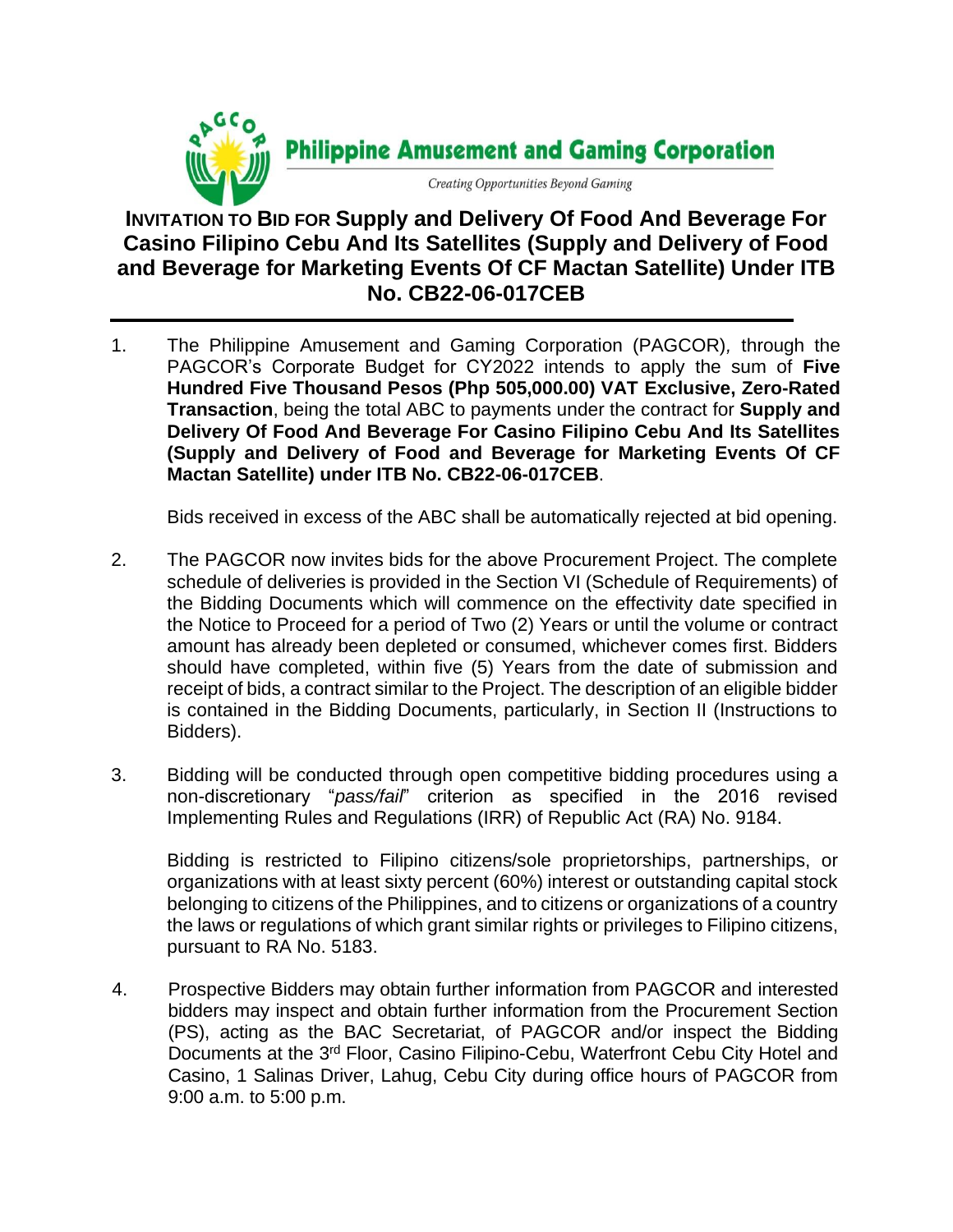5. A complete set of Bidding Documents may be acquired by interested Bidders starting on **June 17, 2022** until **June 30, 2022** from the given address and website(s) below upon payment of **One Thousand Pesos (P1,000.00)** for the Bidding Documents, pursuant to the latest Guidelines issued by the GPPB,

PAGCOR shall allow the bidder to present its proof of payment for the fees either in person, by facsimile, or through electronic means.

Prospective bidders may also download the Bidding Documents free of charge from **[www.pagcor.ph](http://www.pagcor.ph/)** and **www.philgeps.gov.ph** and may be allowed to submit bids provided that bidders pay the applicable fee of the Bidding Documents not later than the deadline for the submission and receipt of bids.

In effecting payment for the Bidding Documents, prospective bidders shall present either the Payment Slip, which may be secured from the PD, or a copy of this Invitation to Bid (ITB) to PAGCOR's Cashier, 3<sup>rd</sup> Floor, Casino Filipino-Cebu, Waterfront Cebu City Hotel and Casino, 1 Salinas Driver, Lahug, Cebu City.

- 6. The PAGCOR will not hold **Pre-Bid Conference.**
- 7. Bids must be duly received by the BAC Secretariat through manual submission on or before June 30, 2022 (Thursday), 3:00pm at the3<sup>rd</sup> Floor Conference Room, Casino Filipino-Cebu, Waterfront Cebu City Hotel and Casino, 1 Salinas Driver, Lahug, Cebu City. Late bids shall not be accepted.
- 8. All Bids must be accompanied by a bid security in any of the acceptable forms and in the amount stated in **ITB Clause 14**.
- 9. Bid opening shall be on **June 30, 2022 (Thursday), 3:00pm** onwards at the 3<sup>rd</sup> Floor Conference Room, Casino Filipino-Cebu, Waterfront Cebu City Hotel and Casino, 1 Salinas Driver, Lahug, Cebu City. Bids will be opened in the presence of the bidders' representatives who choose to attend the activity.
- 10. Bidders shall bear all costs associated with the preparation and submission of their bids, and PAGCOR will in no case, be responsible or liable for those costs, regardless of the conduct or outcome of the bidding process.

Bidders should note that PAGCOR will only accept bids from those that have paid the applicable fee for the Bidding Documents.

PAGCOR assumes no responsibility whatsoever to compensate or indemnify bidders for any expenses incurred in the preparation of their bids.

In accordance with Government Procurement Policy Board (GPPB) Circular 06- 2005 - Tie-Breaking Method, the Bids and Awards Committee (BAC) shall use a